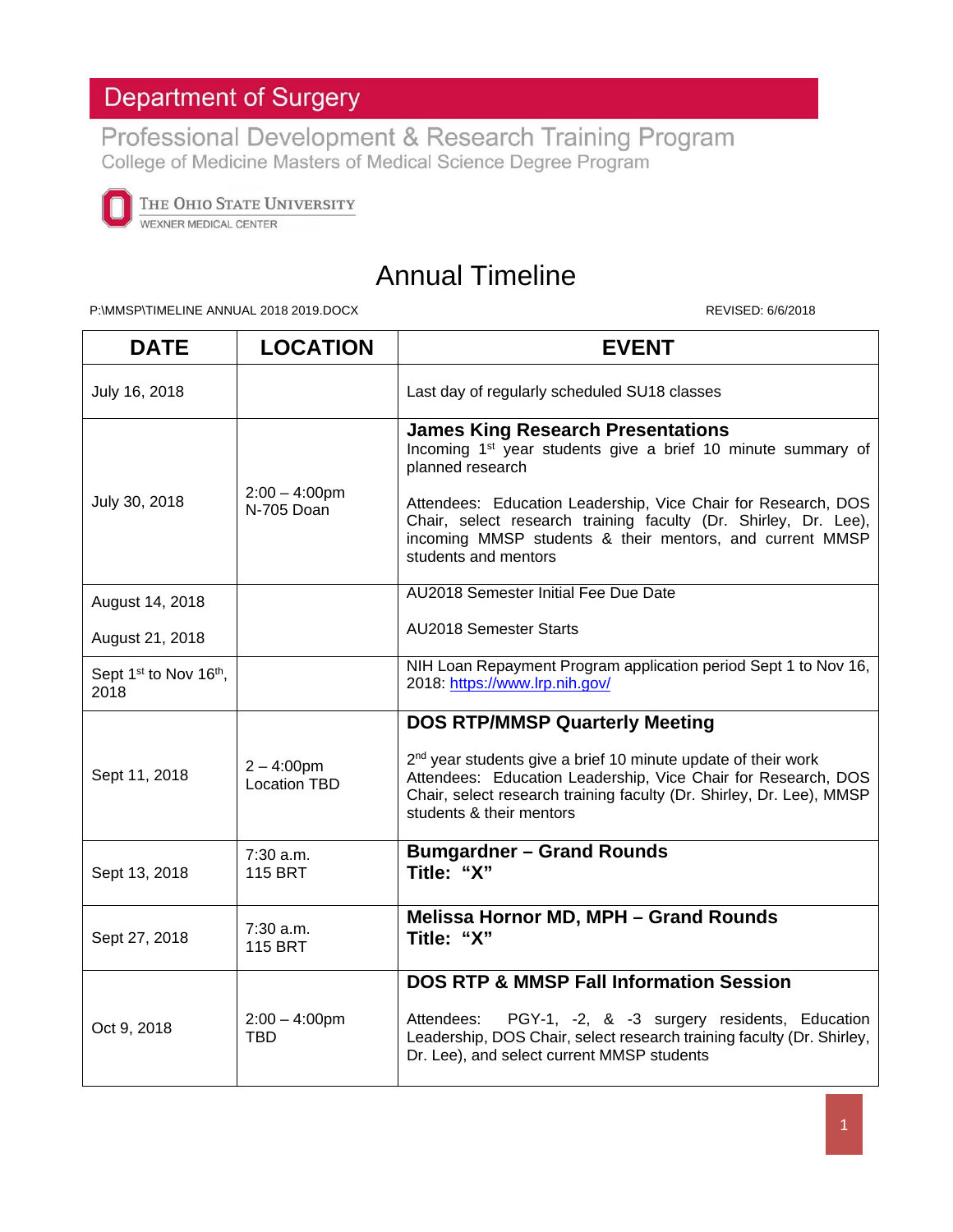| <b>DATE</b>                | <b>LOCATION</b>                  | <b>EVENT</b>                                                                                                                                                                                                                                                                                                                                                              |
|----------------------------|----------------------------------|---------------------------------------------------------------------------------------------------------------------------------------------------------------------------------------------------------------------------------------------------------------------------------------------------------------------------------------------------------------------------|
| Nov 15, 2018               |                                  | <b>NIH LRP Application Due Today</b>                                                                                                                                                                                                                                                                                                                                      |
| Nov/Dec 2018<br><b>TBA</b> | GLB's office<br><b>Time TBA</b>  | 6-month Review, individual student meetings with Dr. Bumgardner.<br>Angela scheduling<br>Akateh, Jalilvand, Shelby, Zakko (2 <sup>nd</sup> /3 <sup>rd</sup> years)<br>Benissan-Messan, Ricci, Villarreal, Onuma, Shah, Paredes (1 <sup>st</sup> )<br>years)                                                                                                               |
| Dec 5, 2018                |                                  | Last day of regularly scheduled AU18 classes                                                                                                                                                                                                                                                                                                                              |
| Dec 31, 2018               |                                  | SP2019 Semester Initial Fee Due Date                                                                                                                                                                                                                                                                                                                                      |
| Jan 7, 2019                |                                  | SP2019 semester starts<br>ARTIST T32 Annual Progress Report due ~ April 1st                                                                                                                                                                                                                                                                                               |
|                            |                                  | <b>DOS RTP/MMSP Quarterly Meeting</b>                                                                                                                                                                                                                                                                                                                                     |
| Jan, 2019                  | <b>TBD</b>                       | 1st year students give a brief 10 minute update of their work<br>Attendees: Education Leadership. select research training faculty<br>(Dr. Shirley, Dr. Lee), DOS Chair, MMSP students & their mentors                                                                                                                                                                    |
| Spring 2019                | <b>TBD</b>                       | <b>MMSP Faculty Advisory Council Annual Program Review</b><br>Learning assessment outcomes to be reviewed i.e, graduate<br>program assessment tools tabulated, postdoc evaluations collated<br>for each student, trainee self-assessments collated, summary<br>prepared for TracDat, data driven Program decisions (revision of<br>rubric, additions/deletions/no change) |
| March 4, 2019              | N-705 Doan<br>$2:00 - 4:00$ p.m. | <b>Shelby and Zakko Masters Committee Presentations</b><br>2:00 pm - Rita Shelby<br>3:00 pm - Jason Zakko<br>Attendees: Education Leadership, DOS Chair, graduating students<br>& their mentors                                                                                                                                                                           |
| March 7, 2019              | 115 BRT, starting at<br>7:30am   | <b>Jalilvand Grand Rounds Presentations</b><br>$7:30$ am<br>Didactic Training & Preparation for DOS Annual Research<br><b>Conference Oral and Poster Presentations</b><br>8:00 am w/Drew Shirley, MD, MS                                                                                                                                                                  |
| March 18, 2019             | N-705 Doan<br>$2:00 - 4:00$ p.m. | <b>Akateh and Ricci Masters Committee Presentations</b><br>2:00 pm - Clifford Akateh<br>3:00 pm - Kevin Ricci                                                                                                                                                                                                                                                             |